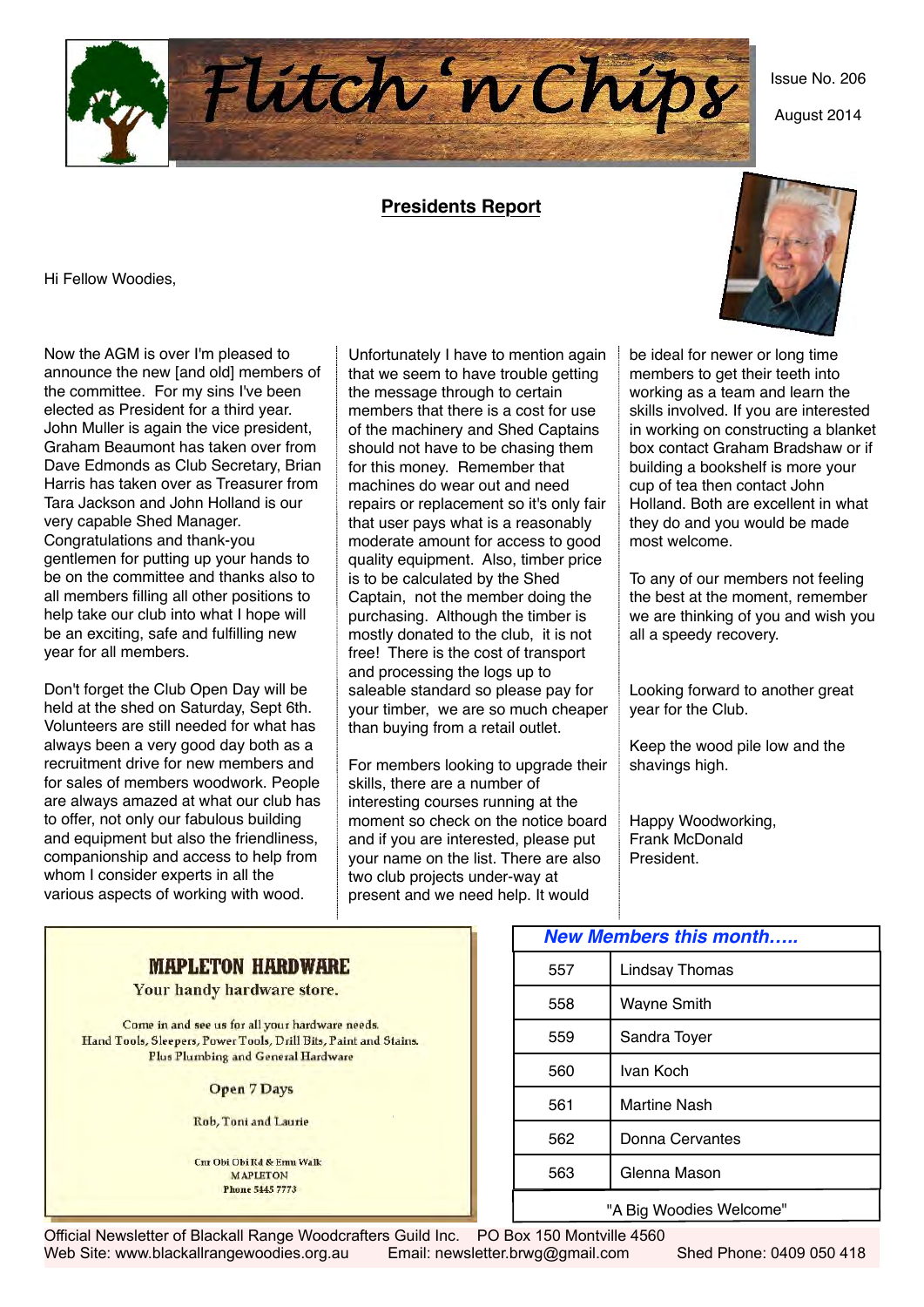### Tips and Tricks By Warne Wilson 2

#### STAINING WOOD.

This is a skill we see very little of at Woodies, it can be a very difficult subject to define because of the huge range of variables. I have gained a workable understanding by my own many trials and many errors over the years – some of my older woodies friends will attest to my penchant for experimenting.

There are many ways of staining wood but stains are commercially available in a range of popular wood colours; and I mean available in hardware stores locally and at Bunnings. There are two categories: (1) Spirit Stains, and (2) Wiping Stains.

**Spirit Stains** are the strongest and the most indelible – and therefore the most risky; they quickly penetrate into the wood and they will happily highlight spots and fingerprints of oil and wax by being repelled by them, plus they will show up the slightest scratches in 3D, particularly cross-grain scratches, unseen until stained, but left by sanding.

I learned to outsmart this tendency by making up a mix of what I called "Tell-tale" a very weak mix of a few drops of stain with turps; little more than a tint really. Tell-tale can be sanded off easily and the defects it detects can be sanded out. (To sand with the grain is the word, even orbital sanders can leave millions of little circles, normally invisible but revealed by the stain.)

Stains are usually brushed on. Once you start, keep going, and try to maintain a wet edge, (Extend the area of stain continuously at the edges). Don't let the stain dry on one edge and come back to it later – a double lap of spirit stain will be noticeable.

The second type of stain is **Wiping Stain** – Cabots have a good range of colours in their water based stains – much easier to control – the stain has a lot of pigment in it. Stir it well and brush it on, leave it for a few minutes depending on the depth of colour you require, and then wipe it off with a clean rag (always test on an offcut before you start). The pigment lodges in the grain, highlighting it, and the non-grained areas retain a natural looking muted stain. Let this dry for twenty-four hours before spraying or finishing. Once again, "Tell-tale" - Make it with water if you are using a water based stain - can save much heartache by highlighting scratches and "Dings". If you intend to use a wiping stain, do not sand with paper finer than 180, or at the most 240 grit, the pigment in wiping stain needs a "Key" in most woods.

**Varnish Stain**. The easiest way to stain as the colour is added to the finish, but it carries with it a hidden weakness, and we have all seen it. If the item later suffers a knock or a scratch, which damages the surface coating, the raw wood will show through because the stain does not penetrate.

Test first. Always test the stain on an offcut of the same wood before you commit to staining the whole project. Different woods absorb stain to a greater or lesser degree. Sand your offcut to match the sanding on your project to get a proper comparison. Check the effect on the end grain; end-grain will absorb more stain than the long-grain and will therefore be darker.

**Finishing**. Stains are formulated to accept any of the normal finishes, from shellac through to cellulose lacquer, polyurethane, and waxes.

------------

# Safety Notes



By Warne Wilson and Dave Banister

### **LATHES**

Like motor cars, lathes can be a pleasure to use, but experience teaches us to be careful and to be vigilant for anything that may indicate a problem – a vibration, a strange noise, a distraction. The first thing is to ensure that the wood to be turned is secure; whether it is in the chuck, on the faceplate, or between centres. If turning between centres, after starting, a gentle advance in pressure on the tailstock wheel will ensure that the teeth of the drive dog are gripping securely. Full-face visors are provided for your use. Please use them.

A beginner will not, at first, have an understanding of the simple physics at play between the tool and the spinning wood. The tool rest must be as close as possible to the wood while giving good support for the tool. Always stop the lathe before adjusting the tool rest  $-$  if adjustment is attempted while the wood is spinning, contact may occur which may be disastrous. Likewise, always put the lathe tool down before making any adjustment – a sharp lathe tool in your hand while speed or other adjustment is made to a spinning project is a combination too dangerous to think about!

Lathe tools, whether gouges or scrapers, are made deliberately with long lengths of metal and long handles. This is to provide optimum advantage against the wood on one side of the tool rest, spinning at perhaps a thousand revolutions or more a minute, and a steady hand on the other side of the tool rest near the end of the long handle. If you are unsure about any aspect of turning, do not hesitate to ask the Shed Captain for the day; he or she will be pleased to help you.

A very common problem is to persist with turning when the lathe tool becomes blunt. Blunt tools can be dangerous because of the extra pressure needed to make them cut, often leading to "Tear out" on the surface of a project. Learn to sharpen lathe tools properly as soon as possible. Once again, ask the Shed Captain.

When polishing your spinning masterpiece with wax and rag, please keep the rag small and enclosed in your hand – never wrapped around a finger and certainly NEVER WITH A LONG TAIL. A catch on the wax can take the rag in a millisecond, and a finger, or worse, with it. Just be careful. Think, and enjoy being in control.



**BEFORE YOU ACT**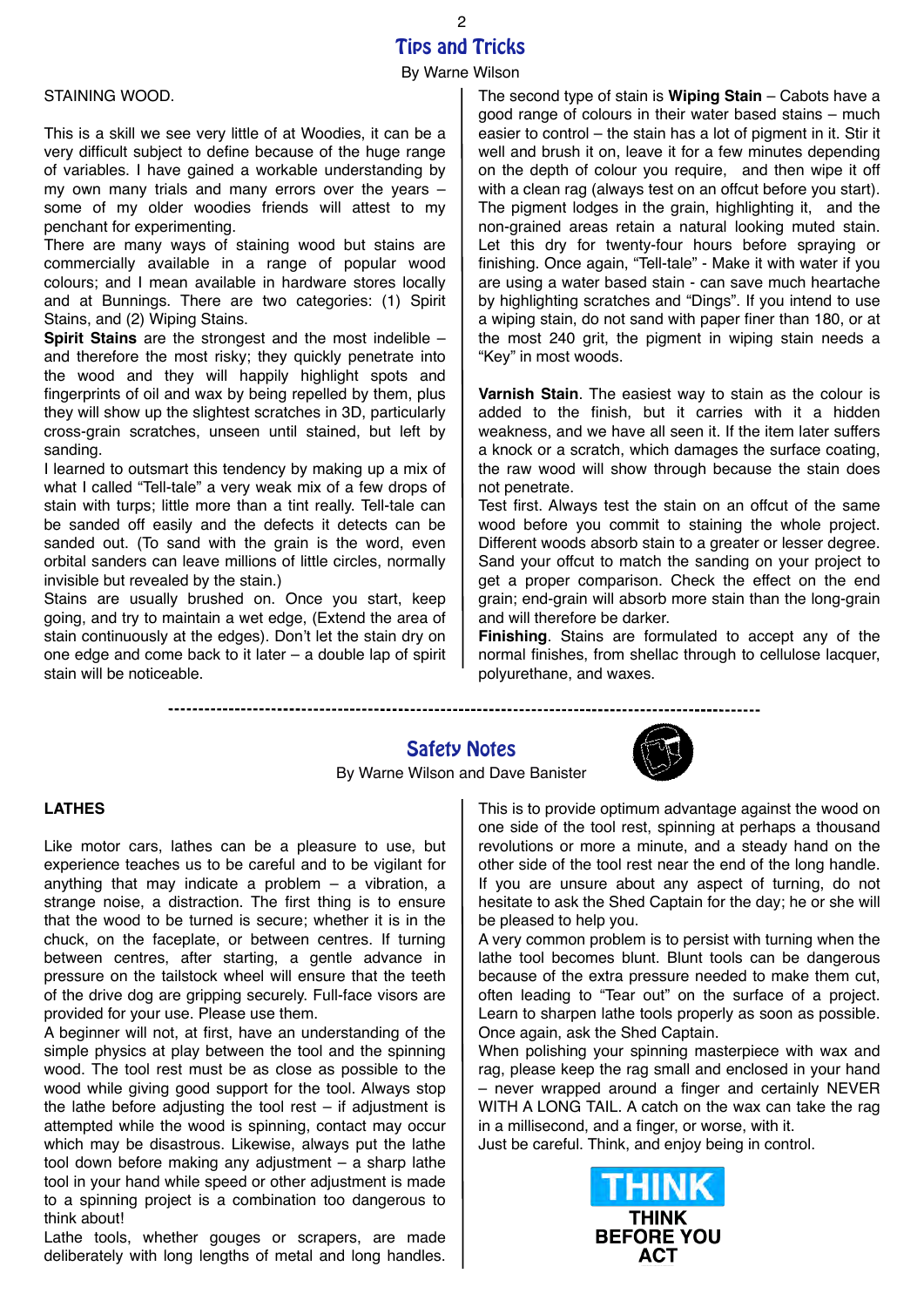Around The Shed

Jenny Regeling is the inventor of Sandi Hands and came along to the Club last Saturday to share her invention with us…….. "after many years of Vintage & French Shabby Chic Furniture Recycling & Restoring, my poor old hands were taking toll of all the manual work. Arthritis starting to set in and as for my nails - don't even go there !!! I had to come up with a tool that would allow me to continue doing what I loved without all the repercussions, thus the birth of "Sandi Hands".





For more information, check out the website……







Smooth as a…………



24 hour Fast Glass Replacement

Mobile: 0427 943 733 Phone: 5494 3733 Fax: 5494 3473 6 Lawyer Street, Maleny





Selling houses, land, farms in Maleny, Montville, Mapleton & beyond

## Ph: (07) 5478 5288

Shop 2 / Corner Post Office Road & Obi Obi Road, Mapleton sales@rlre.com.au www.rlre.com.au Open 7 Days

3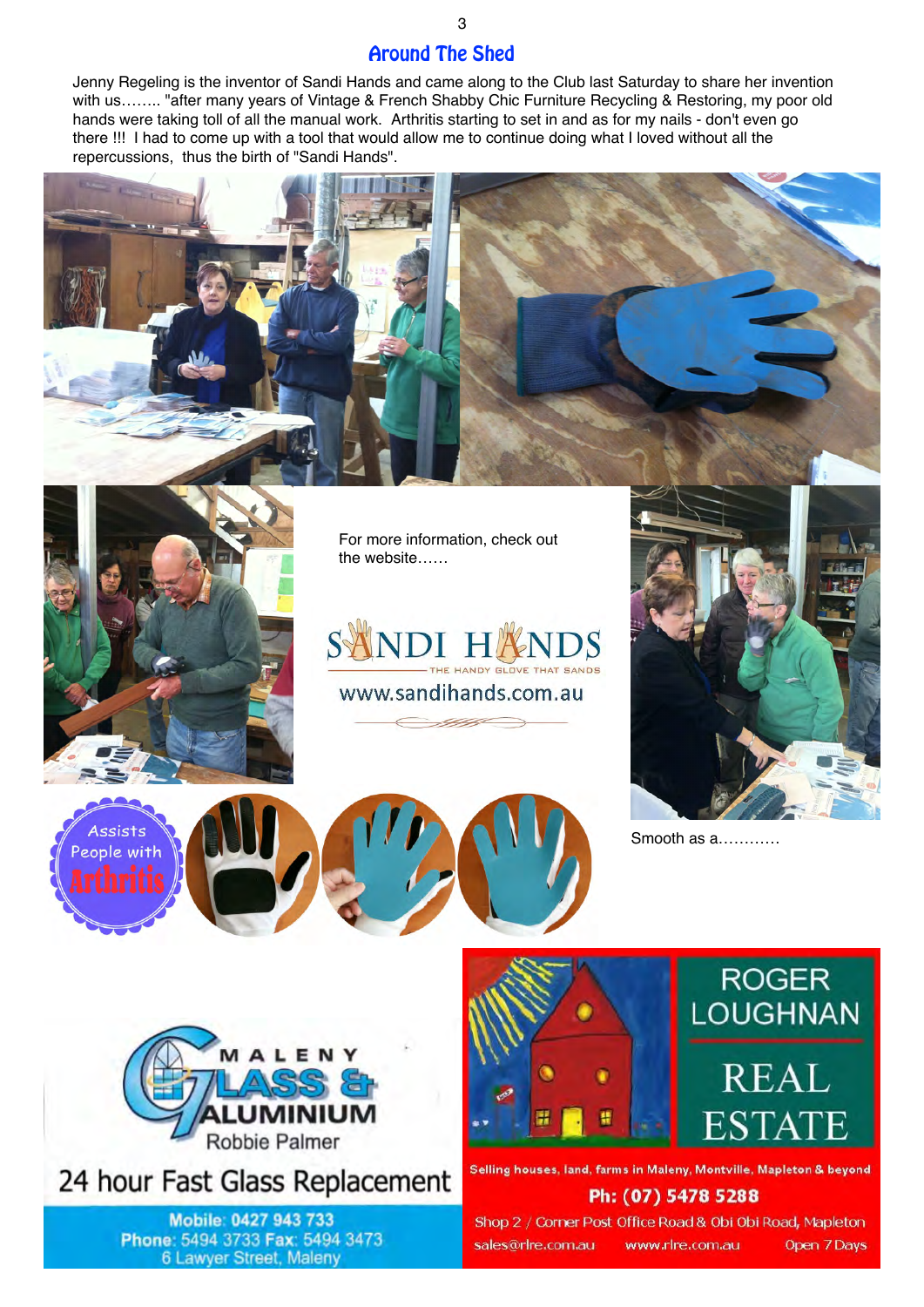#### **Queensland Kauri**

Other Names: South Queensland Kauri, Dundathu Pine, Black Kauri, Blue Kauri, Mountain Kauri, North Queensland Kauri, Bull Kauri, Agathis palmerstonii, Agathis atropurpuea, Agathis microstachya

Queensland Kauri is an Australian native softwood with a fine even texture, pale cream to light or pinkish brown heartwood and a straight grain. Most people think of conifers as having needle like foliage but not Agathis robusta. It has broad, flat, thick, leathery foliage. If you look closely the leaf consists of a number of parallel veins.







Its species name, Agathis robusta, is derived from its cones, which look like a ball of thread (agathis), combined with its vigorous growth (robusta). An attractive timber suited to many indoor uses, including fine cabinetry, the Queensland Kauri was heavily logged in the early years of European settlement. Large trees are therefore more rare now than in pre-European times; despite this, the species is not classified as endangered.

Queensland Kauri occurs mainly in two localities: in southern Queensland on Fraser Island and around Maryborough; and there is a northern population on the Atherton Tableland west of Cairns. Although these two populations were once given different scientific names (A. robusta in the south and A. spathulata in the north), they have since been discovered to be the same species. Queensland Kauri is a large, coniferous tree with a straight trunk, growing to a height of 25-40 metres with a trunk diameter of between 100 - 200cm. The trunk is clear of branches for over half its length. The characteristically straight and symmetrical trees are covered with smooth to flaky grey-brown bark. Woody scales from collapsing cones gather at the base of these trees.

The timber yielded by this species has a fine even texture that is pale cream to light or pinkish brown in hue, with a straight grain. Queensland Kauri withstands some exposure. It dries quickly with little degrade but needs protection against blue stain, microscopic fungi that commonly infest the sapwood of trees.



**Gary & Cheryle Campbell** 

• Comper Trailers • Vehicle Interiors • Furniture Upholstery • Boat & 4WD Canopies Unit 7 / 47 Beerwah Parade, Beerwah 4519 Queensland

The wood of the Queensland Kauri is creamy-white. The surface is plain in appearance, and the timber has a fine grain and clear, even texture that is much darker than Hoop Pine. The shimmering ray flecks that occur on the face of quarter-cut timbers distinguish it from Hoop and Bunya pines, that produce a less startling figure. Heartwood and sapwood of this species are difficult to distinguish. Finished timbers have a warm golden appearance, ideal for use in interiors.

The logs can be massive and in early years, in order to transport them from the Atherton Tablelands to Cairns by rail, a limit of 22 feet (6.7 m) was set as the maximum size of the logs so that they could fit through rail tunnels on the Kuranda Range.

The first European settlers fashioned Queensland Kauri into kitchen sinks, breadboards, bench-tops and flooring. Today the timber is still used in a wide range of interior situations. Common applications include cabinetmaking, turnery and joinery. The durability and regular colours of the timber make it well suited to furniture design and indoor fittings such as shelves. Less sturdy grades of this timber can also be made into plywood, crates and boxes. Panels of Queensland Kauri are used to line boat interiors. Luthiers also favour this timber for fashioning violin bellies and guitars because of the good resonating properties created by its regular grain.







**DAVID BLACK PROPRIETOR** 

Phone: (07) 5443 9211 Phone: (07) 5443 9527 Mobile: 0413 945 798 (07) 5443 5714 Fax: 4/20 Kayleigh Drive Maroochydore Qld 4558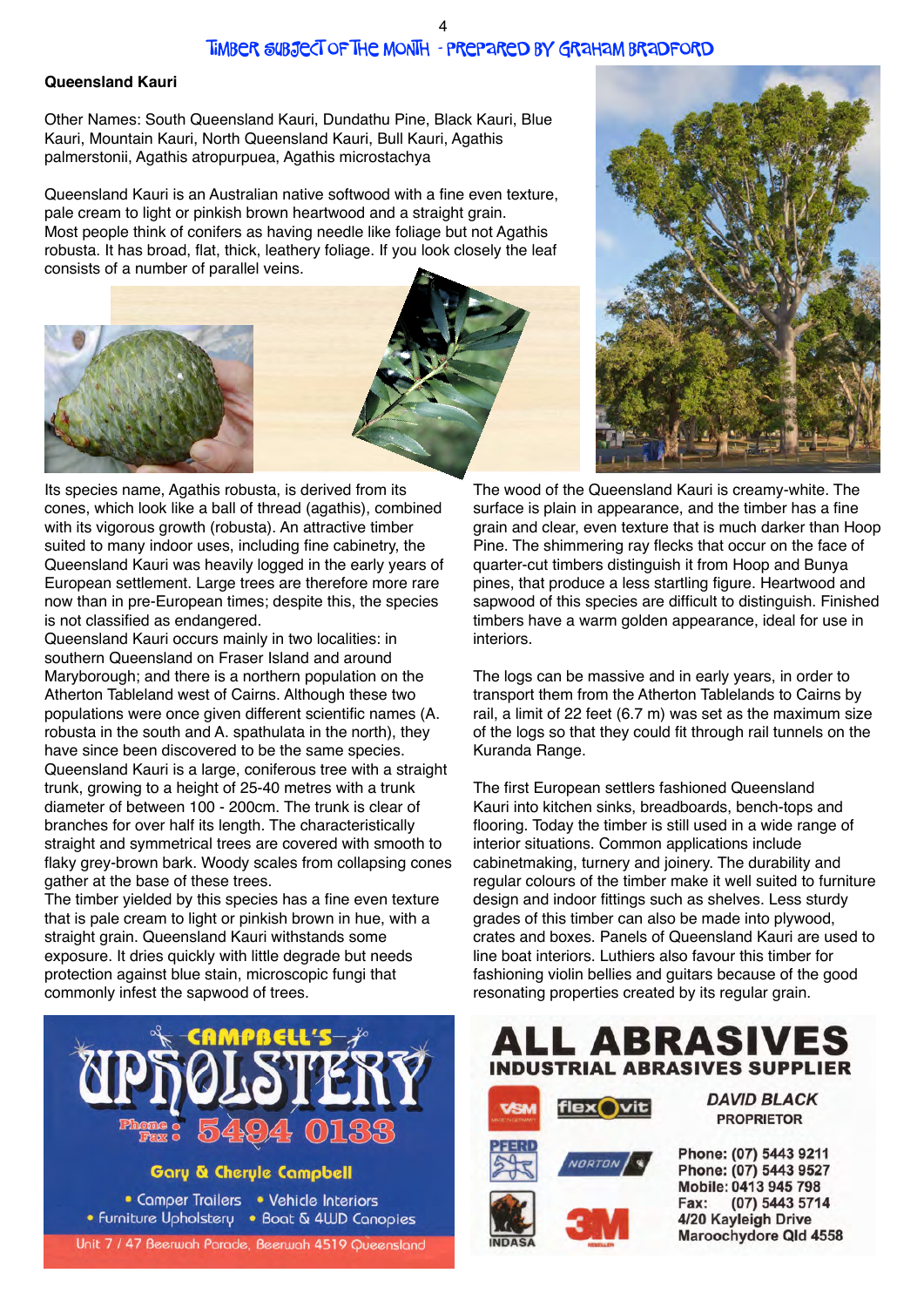# TOOLS AND HOW TO USE THEM ....



5

#### TABLE SAW:

A large stationary power tool commonly used to launch wood projectiles for testing wall integrity. Very effective for digit removal !!

### PHILLIPS SCREWDRIVER:

Normally used to stab the vacuum seals under lids or for opening old-style paper-andtin oil cans and splashing oil on your shirt; but can also be used, as the name implies, to strip out Phillips screw heads.



#### STRAIGHT SCREWDRIVER:

A tool for opening paint cans. Sometimes used to convert common slotted screws into nonremovable screws and butchering your palms.

#### HAMMER:

Originally employed as a weapon of war, the hammer nowadays is used as a kind of divining rod to locate the most expensive parts adjacent the object we are trying to hit.



#### BAND SAW:

A large stationary power saw primarily used by most shops to cut large pieces into smaller pieces that more easily fit into the trash after you cut on the inside of the line instead of the outside edge.

SON OF A BITCH TOOL:

A handy tool that you grab and throw across the garage while yelling 'Son of a bitch' at the top of your lungs. It is frequently the next tool that you will need.

# Maintenance Report

by Brian Harris

25/7 Belt Sander - New sanding belt fitted.

29/7 Drum Sander - A new platen belt has been fitted to replace the one damaged by misuse in trying to sand too much off the timber in one pass.

Hammer Saw - Resharpened blade fitted.

1/8 Sand Flee - New abrasive belt fitted.

#### **So, do you think** *you* **can stack firewood?**





# **GHTY HELPFUL MITRE 10 TIMBER and HARDWARE**

# **MALENY**

"For all your hardware needs"

**Phone 5494 2466** 

10% Discount to BRWG